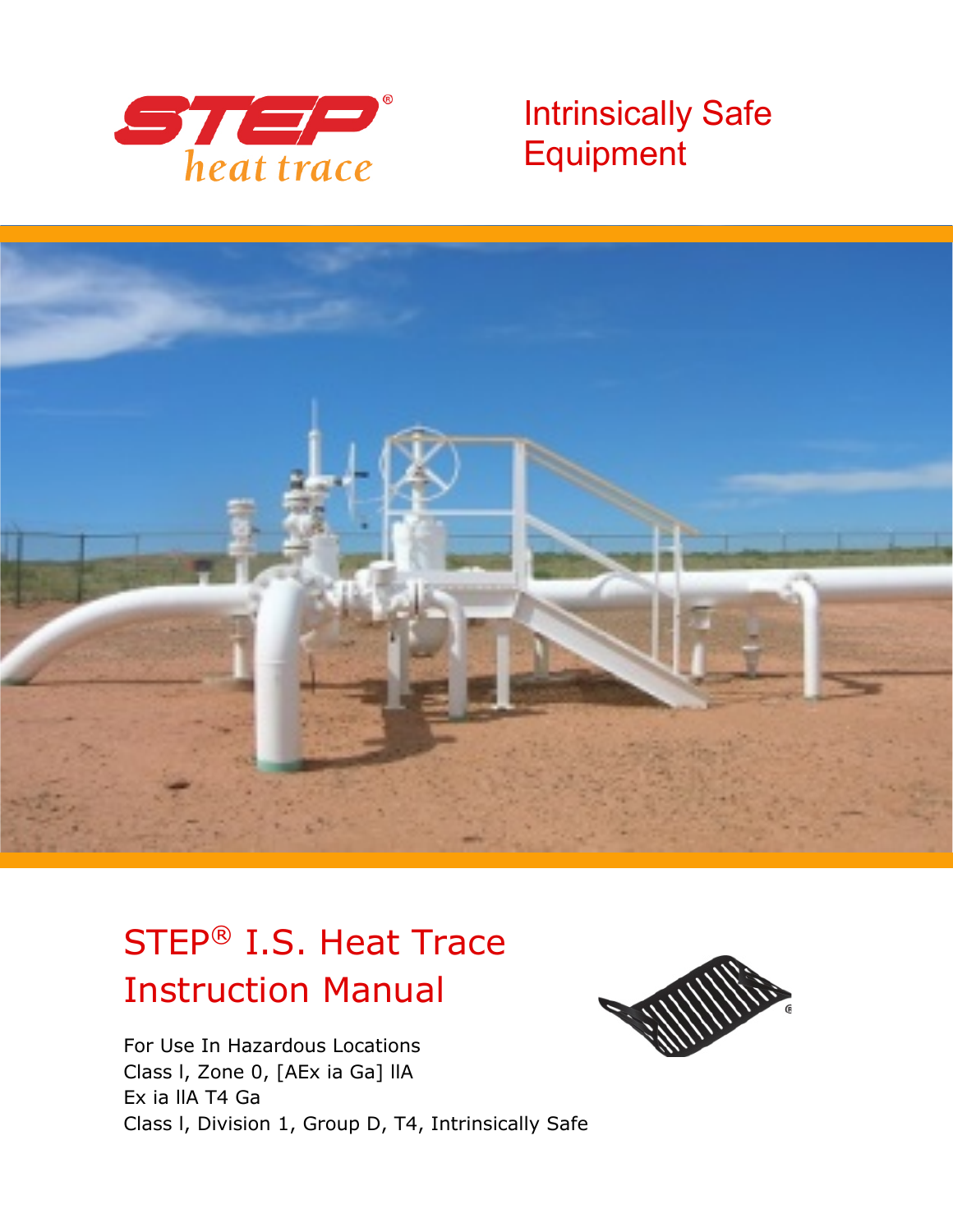# **Contents**

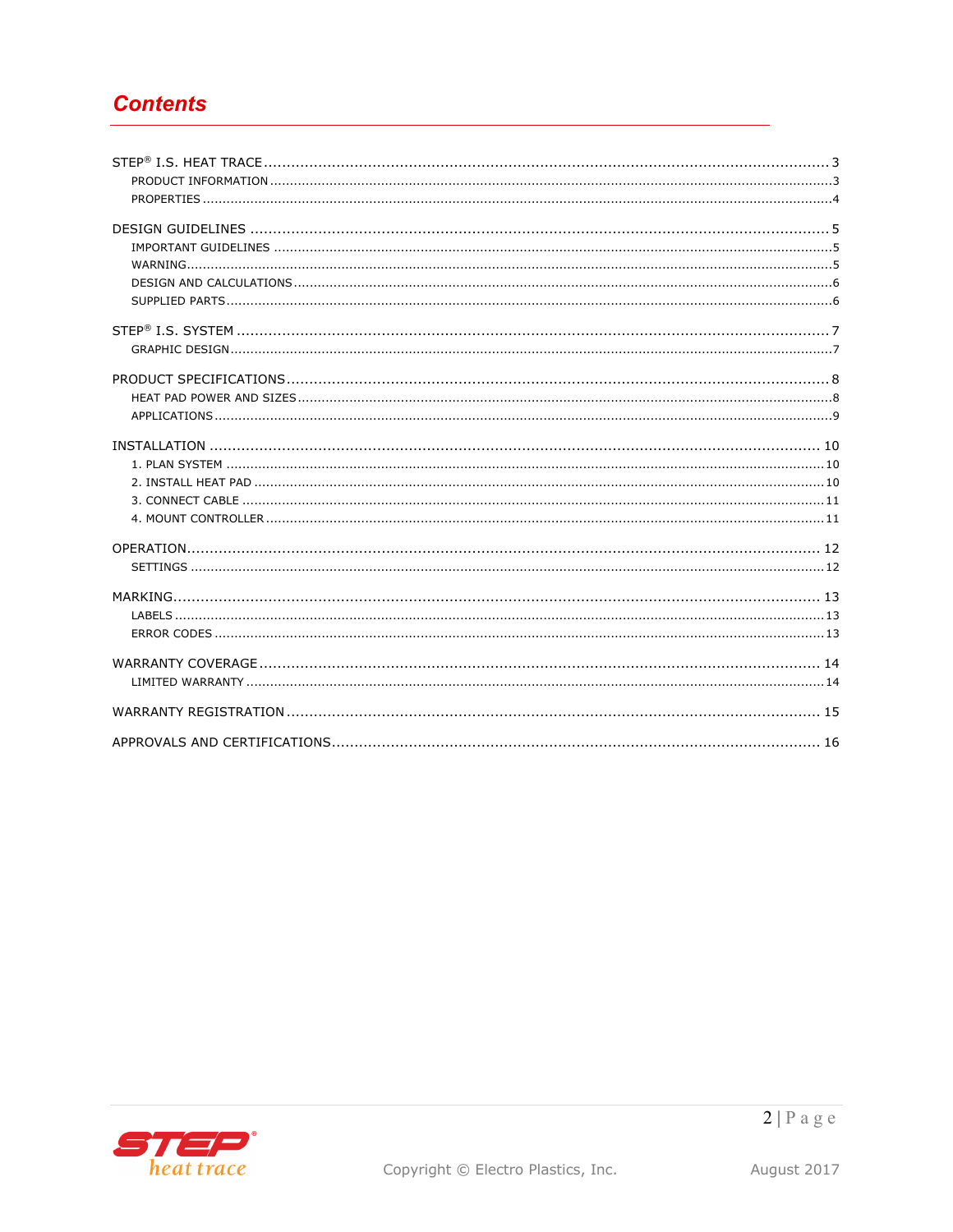## *STEP® I.S. HEAT TRACE*

#### **PRODUCT INFORMATION**

 $STEP<sup>®</sup>$  I.S. Heat Trace elements are made of an extruded, homogeneous semi-conductive polymer blend, which by nature is self-regulating. This self-regulating, positive temperature coefficient (PTC), Nano-technology allows the elements to heat with maximum power in cold environments and use less electricity as their temperature increases. This minimizes power consumption and eliminates risks of overheating.

The STEP<sup>®</sup> I.S. Heat Trace system consists of durable, thin and flexible, heating elements, which operate at extra-low voltage, 15.3VDC. The heating elements are custom designed for each individual application and are available in different widths and heat output.

The STEP® I.S. Heat Trace elements are combined in one overall thermally sealed enclosure. The I.S. Heat Pad is comprised of various polymeric materials and can have up to three individual elements that are each powered from one of the three circuits in the I.S. Controller.

The STEP<sup>®</sup> I.S. Heat Pad is approved for installation and use in the hazardous location. It is intended to be used together only with the STEP® I.S. Controller.

The STEP<sup>®</sup> I.S. Controller is located in the non-hazardous area and consists of the power supply, 120V-250V AC, the thermostat, the control system and the intrinsically safe barriers.

- o Class l, Zone 0, [AEx ia Ga] llA
- o Ex ia llA T4 Ga
- o Class l, Division 1, Group D, T4, Intrinsically Safe



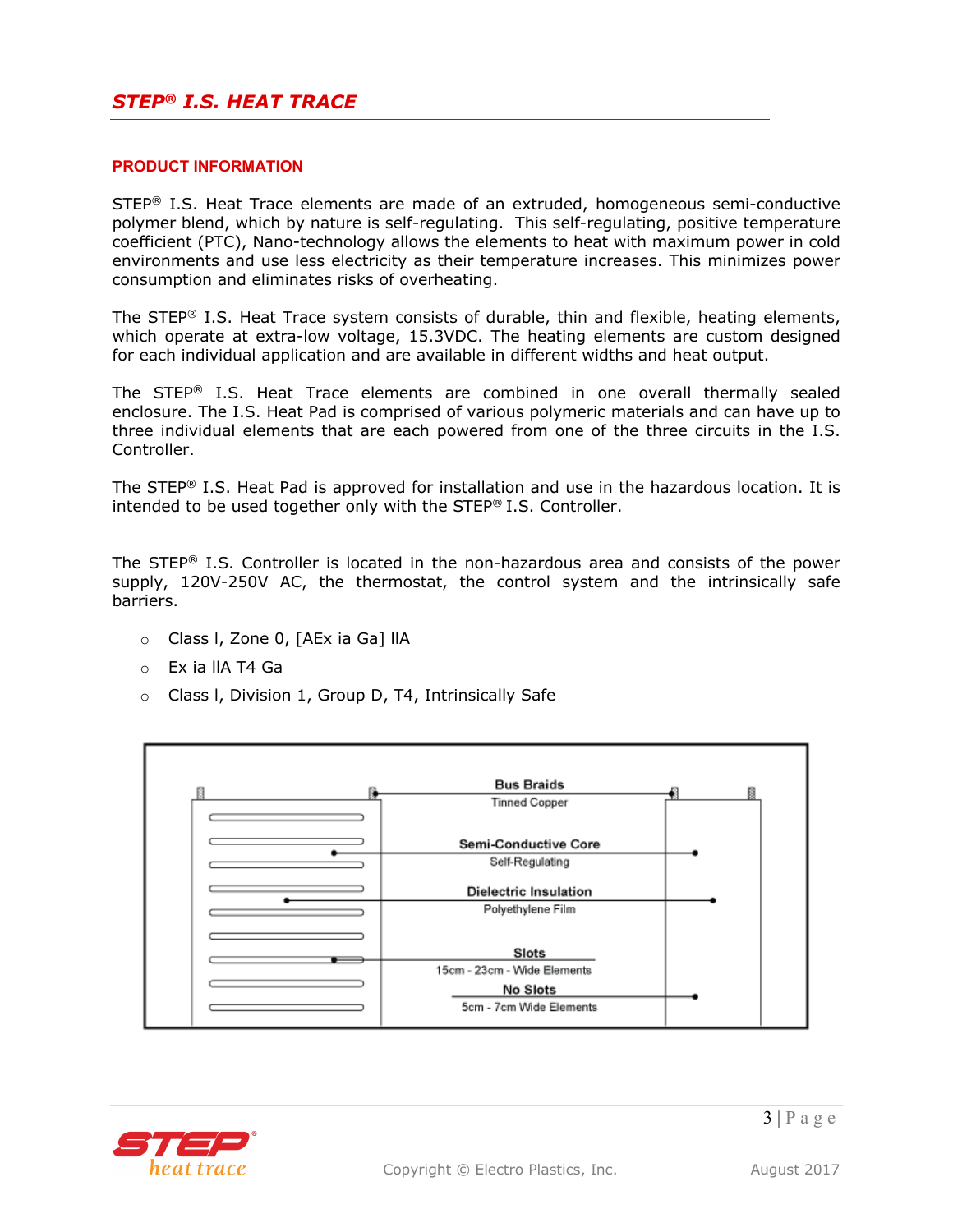#### **PROPERTIES**

- STEP<sup>®</sup> I.S. Heat Trace is a flat, flexible and thin heating element made of a unique PTC technology.
- The element is strong and durable, and last as long as the construction it is built into.
- STEP<sup>®</sup> Heat Trace has the ability to self-regulate as the material gets warmer, less electricity passes through the polymer - therefore it is extremely energy-efficient.
- The element acts on its whole surface as a sensor and cannot overheat.
- More surface area will yield a more efficient heater.
- The element provides an even heat distribution with no hot spots.
- Convenience of having a complete heating pad that is easy to replace.
- Heating pads can easily be added or moved to where more heat is required.
- Simplicity is very important for remote or unmanned applications.
- An easy and uncomplicated control system will provide less maintenance, fewer parts to fail and less equipment to troubleshoot.
- The STEP<sup>®</sup> I.S. Heat Pad is factory connected and thermally sealed in an enclosure.
- The heating enclosure is custom sized to fit the application.
- The heat pad can easily be bent 90 degrees, when warm, to fit any contour.
- The heating system is very versatile and can be used in commercial and industrial applications.
- Applications include process heating for valves, manifolds, pipelines, controls and equipment.
- STEP<sup>®</sup> I.S. Heat Trace Element is intrinsically safe and suitable for hazardous locations.
- The ambient temperature range is -25 °C  $\leq$  T<sub>AMB</sub>  $\leq$  +40 °C.

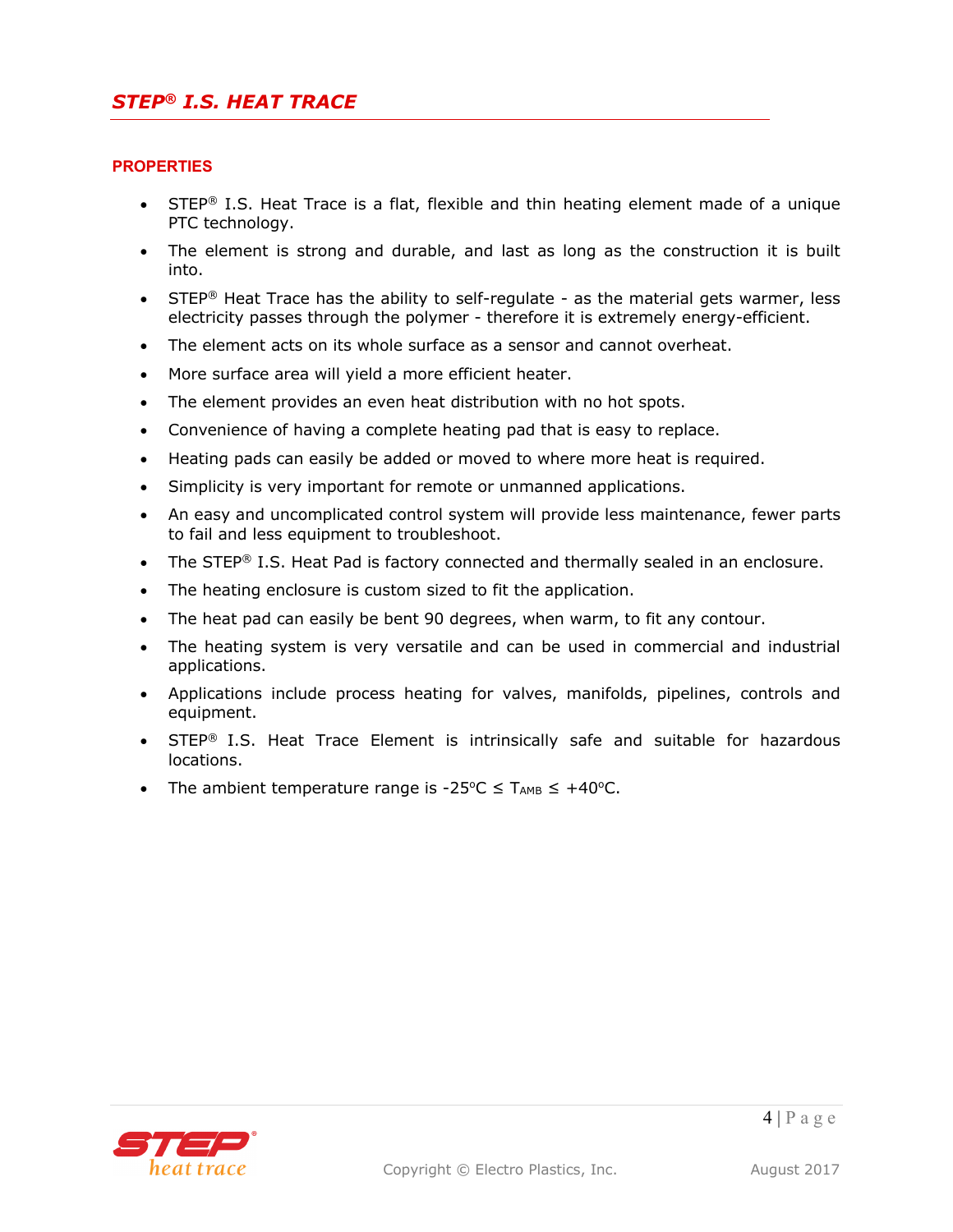#### **IMPORTANT GUIDELINES**

- Choose only qualified personnel who are familiar with the STEP<sup>®</sup> I.S. Heat Trace system.
- Make sure that all materials used are approved for the specific application and have no adverse compatibility with the heating elements.
- Use only components recommended by the manufacturer.
- Follow installation instructions to assure that the calculations and the heating system installed are done according to the specified application.
- The installation shall be made in accordance with local codes, ordinances, trade practices, and manufacturers' instructions.
- To avoid electrostatic charge build-up, the operator must be properly grounded when working on the equipment.
- Electrically check the system and enter the measurements and appropriate information on the labels provided.
- STEP<sup>®</sup> Warning Labels are affixed to the STEP<sup>®</sup> I.S. Controller and I.S. Heat Pad.

## **WARNING**

- POTENTIAL ELECTROSTATIC CHARGING HAZARD.
- DO NOT USE A PIERCED OR DAMAGED HEATING PAD.
- DO NOT PUT NAILS, STAPLES OR ANY METALLIC OBJECT THROUGH HEATING PAD.
- IN HAZARDOUS LOCATIONS, DO NOT CUT/SPLICE THE HEATING PAD WHILE THE CIRCUIT IS LIVE OR UNLESS THE AREA IS KNOWN TO BE FREE OF IGNITABLE CONCENTRATIONS.
- HEATING EQUIPMENT IS REQUIRED TO BE INSTALLED BY QUALIFIED PERSONNEL IN ACCORDANCE WITH LOCAL AND NATIONAL CODES SUCH AS NEC IN U.S., CEC IN CANADA.
- HEATING PAD SHOULD BE TESTED AND MEASURED TO COMPLY WITH DESIGN SPECIFICATIONS.
- READ AND FOLLOW ALL INSTRUCTIONS.

These installation instructions assume that the STEP<sup>®</sup> I.S. Heat Trace system has been designed by Electro Plastics, Inc. or a distributor of Electro Plastics, Inc. and is being installed according to the proposed Design Specifications, all Terms & Conditions of Sale, and Limited Warranty provided with a STEP® I.S. Heat Trace quotation.

For more information, contact the supplier that originally provided the quotation or Electro Plastics, Inc. at 877-783-7832, or visit www.electroplastics.com.

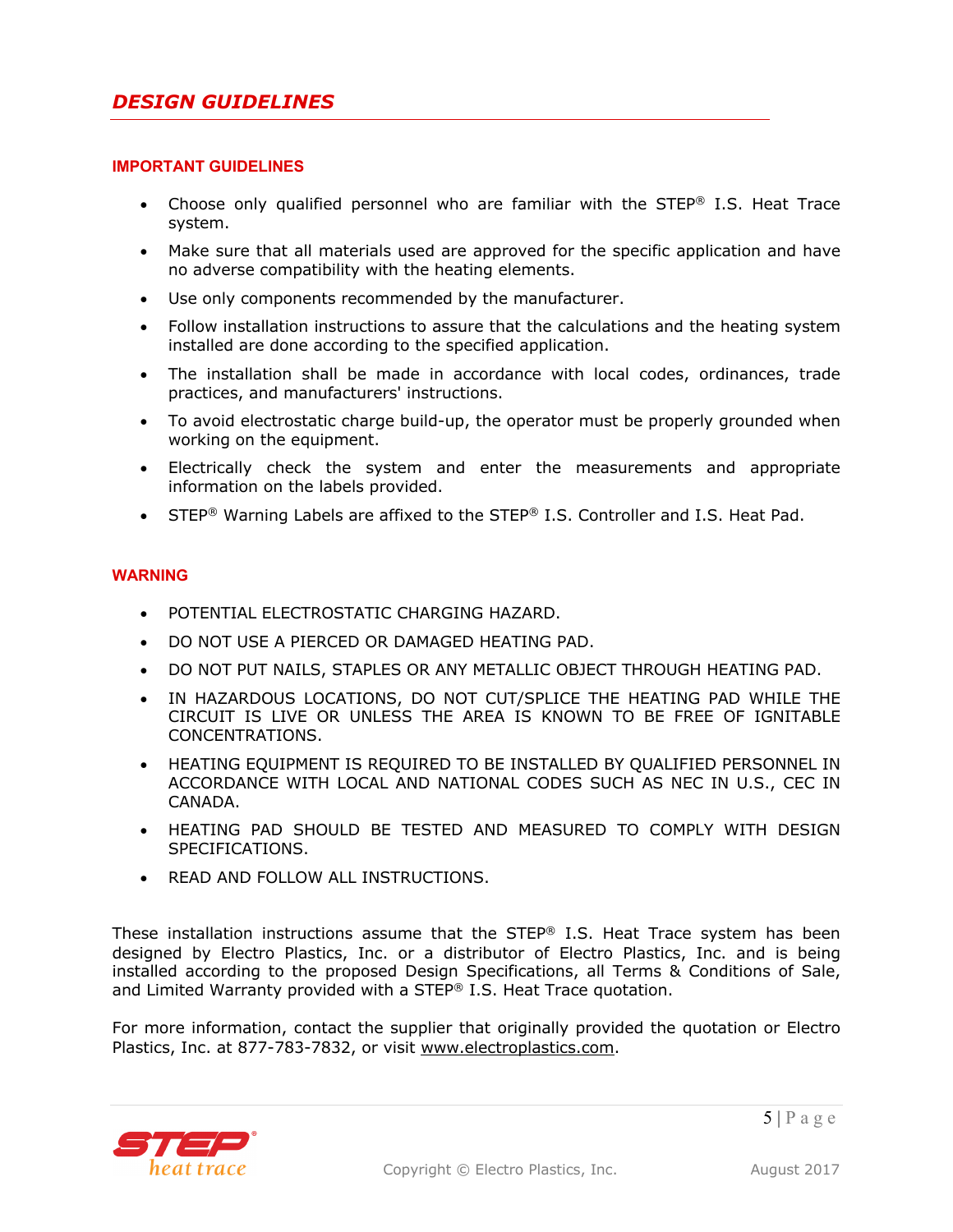## *DESIGN GUIDELINES*

#### **DESIGN AND CALCULATIONS**

- A calculation has to be made for each application.
- It is important to enter the proper information in the I.S. Process Heat Calculator.
- Indicate for each area:
	- o Device type:
		- Flow meter
		- Strainer
		- Valve
		- Other
	- o Liquid type:
		- LNG
		- Oil
		- Other Fluids
	- o Pressure:
		- In
		- Out
	- o Temperature of fluid
	- o Ambient temperature
	- o Flow rate of fluid or
	- o Flow coefficient Cv and
	- o Specific gravity G
	- o Volume of fluid in device
	- o Surface area of device
	- o Dimensions of device
	- o Defreeze temperature of liquid
	- o Heat loss from device

#### **SUPPLIED PARTS**

The STEP® I.S. Heat Trace system consists of:

- STEP<sup>®</sup> I.S. Controller
- STEP® I.S. Cable
- STEP® I.S. Heat Pad

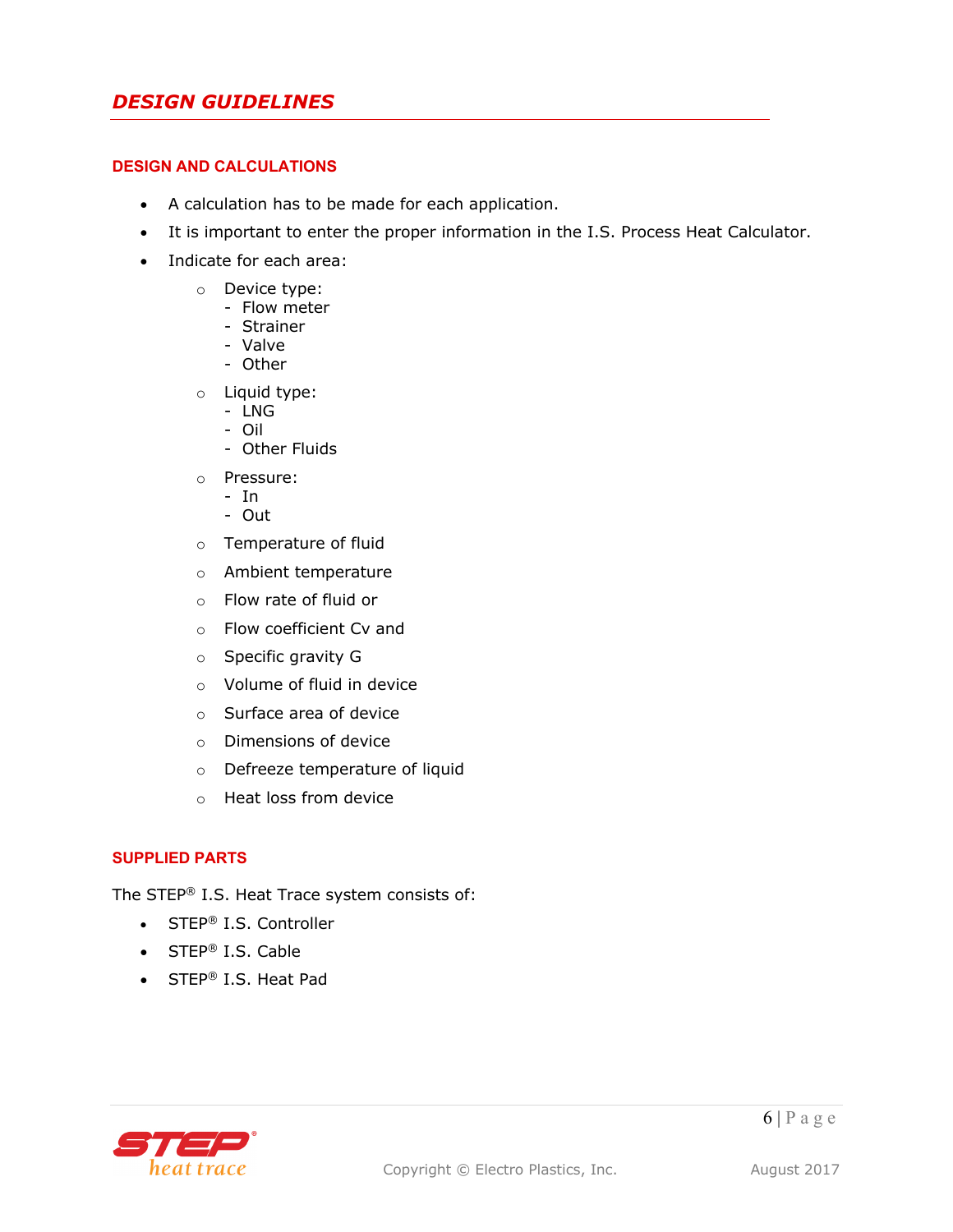# *STEP® I.S. SYSTEM*

#### **GRAPHIC DESIGN**



## **STEP® I.S. Heat Pad**

Label Markings: - Model No.

- Tag No.
- Serial No.



 $7 | P \text{ a } g \text{ e}$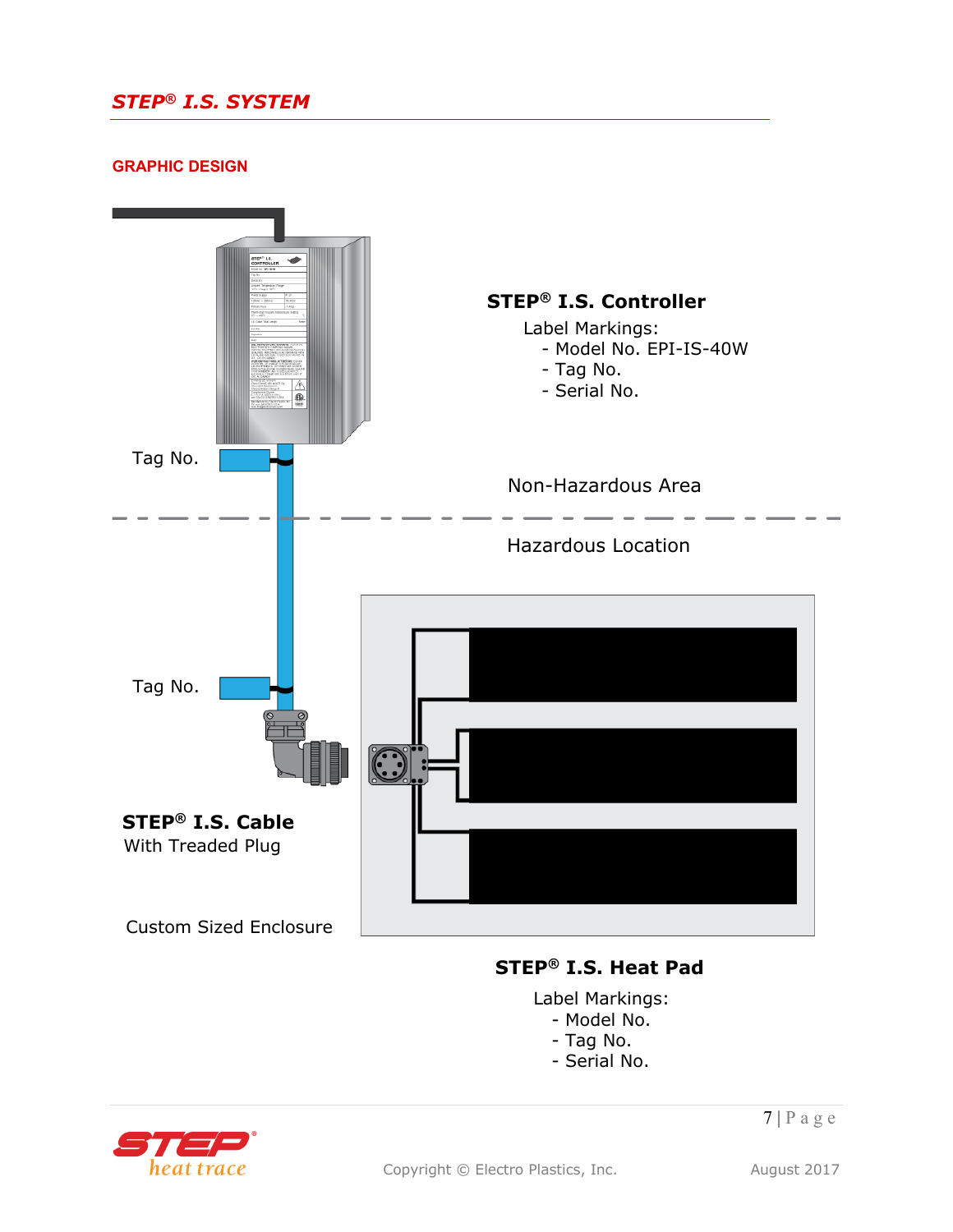#### **HEAT PAD POWER AND SIZES**

| <b>HEAT PAD</b> |                 | <b>DIMENSIONS</b> | <b>POWER</b> | <b>WATT DENSITY</b> |         | <b>SIZE</b> |       |
|-----------------|-----------------|-------------------|--------------|---------------------|---------|-------------|-------|
| Model No.       | <b>Inches</b>   | Centimeter        | Wattage      | W/sq.ft.            | W/sq.m. | Sq.ft.      | Sq.m. |
| $IS5-1-8$       | $12 \times 2.5$ | $30.5 \times 6.5$ | 8            | 48                  | 516     | 0.21        | 0.02  |
| $IS5-2-16$      | $12 \times 5$   | $30.5 \times 13$  | 16           | 48                  | 516     | 0.42        | 0.04  |
| $IS5-3-24$      | $12 \times 7$   | $30.5 \times 18$  | 24           | 48                  | 516     | 0.58        | 0.05  |
|                 |                 |                   |              |                     |         |             |       |
| $IS$ 7-1-8      | $20 \times 4$   | $51 \times 10$    | 8            | 24                  | 258     | 0.6         | 0.06  |
| $IS 7-2-16$     | $20 \times 7$   | $51 \times 18$    | 16           | 24                  | 258     | 1.0         | 0.09  |
| IS 7-3-24       | $20 \times 11$  | $51 \times 28$    | 24           | 24                  | 258     | 1.5         | 0.14  |
|                 |                 |                   |              |                     |         |             |       |
| IS 15-1-8       | $20 \times 7$   | $51 \times 18$    | 8            | 16                  | 172     | 1.0         | 0.09  |
| IS 15-2-16      | $20 \times 13$  | $51 \times 33$    | 16           | 16                  | 172     | 1.8         | 0.17  |
| IS 15-3-24      | $20 \times 20$  | $51 \times 51$    | 24           | 16                  | 172     | 2.8         | 0.26  |
|                 |                 |                   |              |                     |         |             |       |
| IS 23-1-8       | $20 \times 10$  | $51 \times 26$    | 8            | 10                  | 107     | 1.4         | 0.13  |
| IS 23-2-16      | $20 \times 20$  | 51 x 51           | 16           | 10                  | 107     | 2.8         | 0.26  |
| IS 23-3-24      | $20 \times 30$  | 51 x 76           | 24           | 10                  | 107     | 4.2         | 0.39  |

- STEP<sup>®</sup> I.S. Heat Trace heating elements come in 4 different widths: 5cm (2"), 7cm (3"), 15cm, (6") and 23cm (9").
- The I.S. Heat Pad come factory connected in a dielectric, thermally sealed enclosure.
- The enclosure is custom sized to fit the application.
- I.S. Heat Pad is thermally insulated on the outer side to maintain the heating elements close to the object to be heated.
- A socket assembly with male contacts is mounted on the STEP® I.S. Heat Pad.
- The plug with female contacts is connected to the STEP® I.S. Cable and secured with a screw lock system.
- The connections are threaded, circular connectors for use in harsh environments and are sealed to withstand moisture, condensation, vibration and flash-over.
- The other end of the I.S. Cable shall be connected by qualified personnel to the terminals on the bottom of the I.S. Controller and the box shall be sealed.

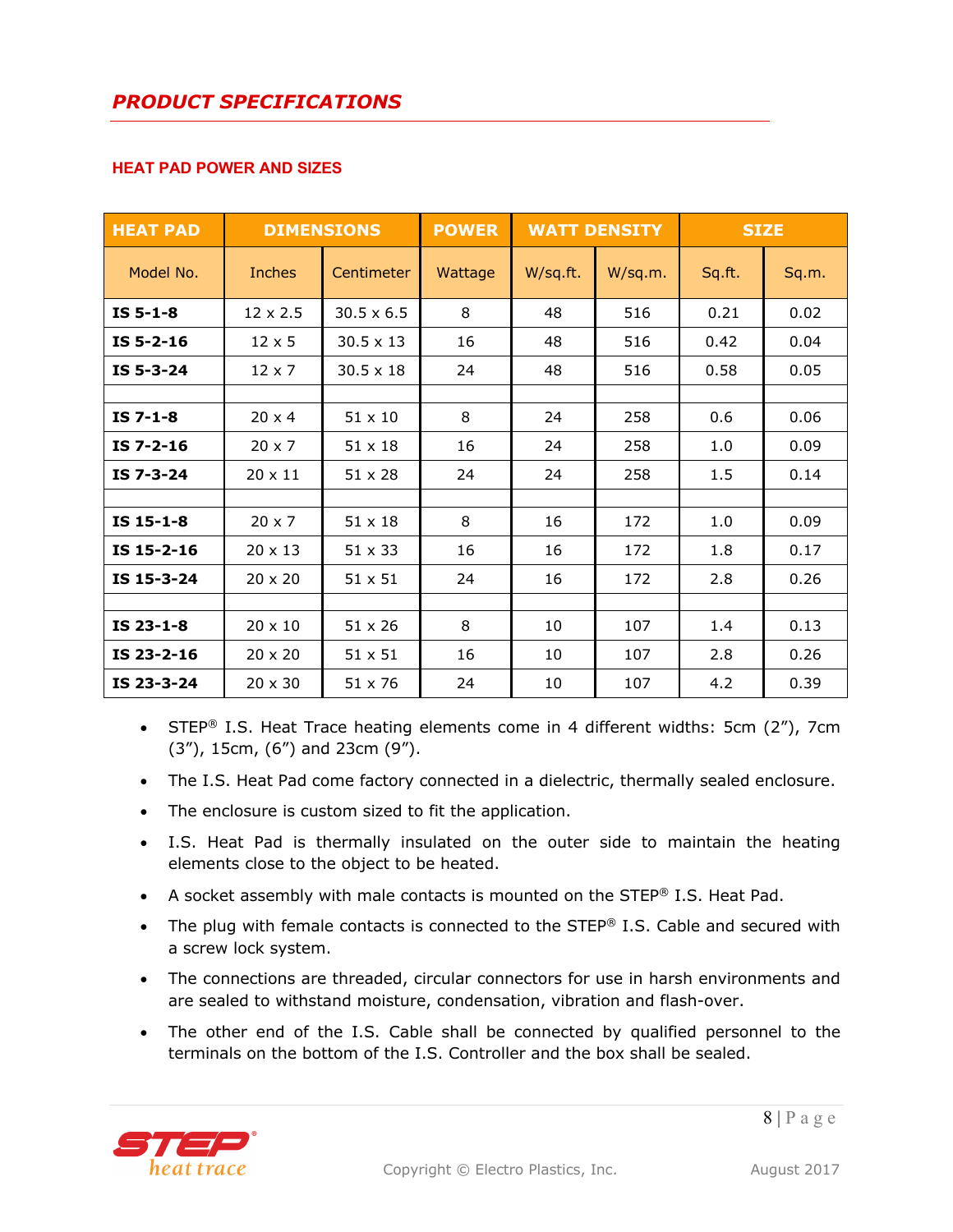# *PRODUCT SPECIFICATIONS*

## **APPLICATIONS**

| <b>Ice Prevention System</b> | Suitable for ice prevention on pipelines, valves, manifolds and<br>equipment                                                                                                                                                                                                                |
|------------------------------|---------------------------------------------------------------------------------------------------------------------------------------------------------------------------------------------------------------------------------------------------------------------------------------------|
| <b>Heat Control System</b>   | Suitable for heating and maintaining fluid temperatures in<br>pipelines, tanks and containers                                                                                                                                                                                               |
| Non-Hazardous Area           | The STEP® I.S. Controller is located in the non-hazardous area<br>and consists of the power supply, thermostat, control system<br>and intrinsically safe barriers.                                                                                                                          |
|                              | Class I, Zone 0, [Ex ia Ga] IIA                                                                                                                                                                                                                                                             |
| Hazardous Location           | The STEP <sup>®</sup> I.S. Heat Pad is approved for installation and suitable<br>for use in the hazardous location. It is intended to be used<br>together only with the STEP® I.S. Controller and IS. Cable.                                                                                |
|                              | Ex ja IIA T4 Ga<br>Class I, Division 1, Group D, T4, Intrinsically Safe                                                                                                                                                                                                                     |
| Special Condition of Use     | Warning – In the case where the STEP <sup>®</sup> I.S. Heat Pad is<br>mounted in an area where the use of Category 1 Ga apparatus is<br>required, it must be installed such that, even in the event of rare<br>incidents, ignition sources due to impact of reaction sparks are<br>avoided. |

STEP<sup>®</sup> I.S. Heat Trace is a system used to protect equipment, piping and instruments from the effects of low ambient temperature that may cause operational failures and interruption of production.

The STEP<sup>®</sup> I.S. Heat Pad may be used to protect pipes and valves from freezing, to maintain a constant flow temperature in hot water systems, or to maintain process temperatures for piping that must transport substances that solidify at ambient temperatures.

Electric heat tracing is often recommended for use with temperature sensitive products that must be maintained within a narrow temperature range. It is equipped with temperature control to maintain precise consistent temperatures to keep process temperatures within specification limits and to conserve energy.

The STEP® I.S. Heat Trace system includes the STEP® I.S. Controller, the STEP® I.S. Cable and the STEP® I.S. Heat Pad.

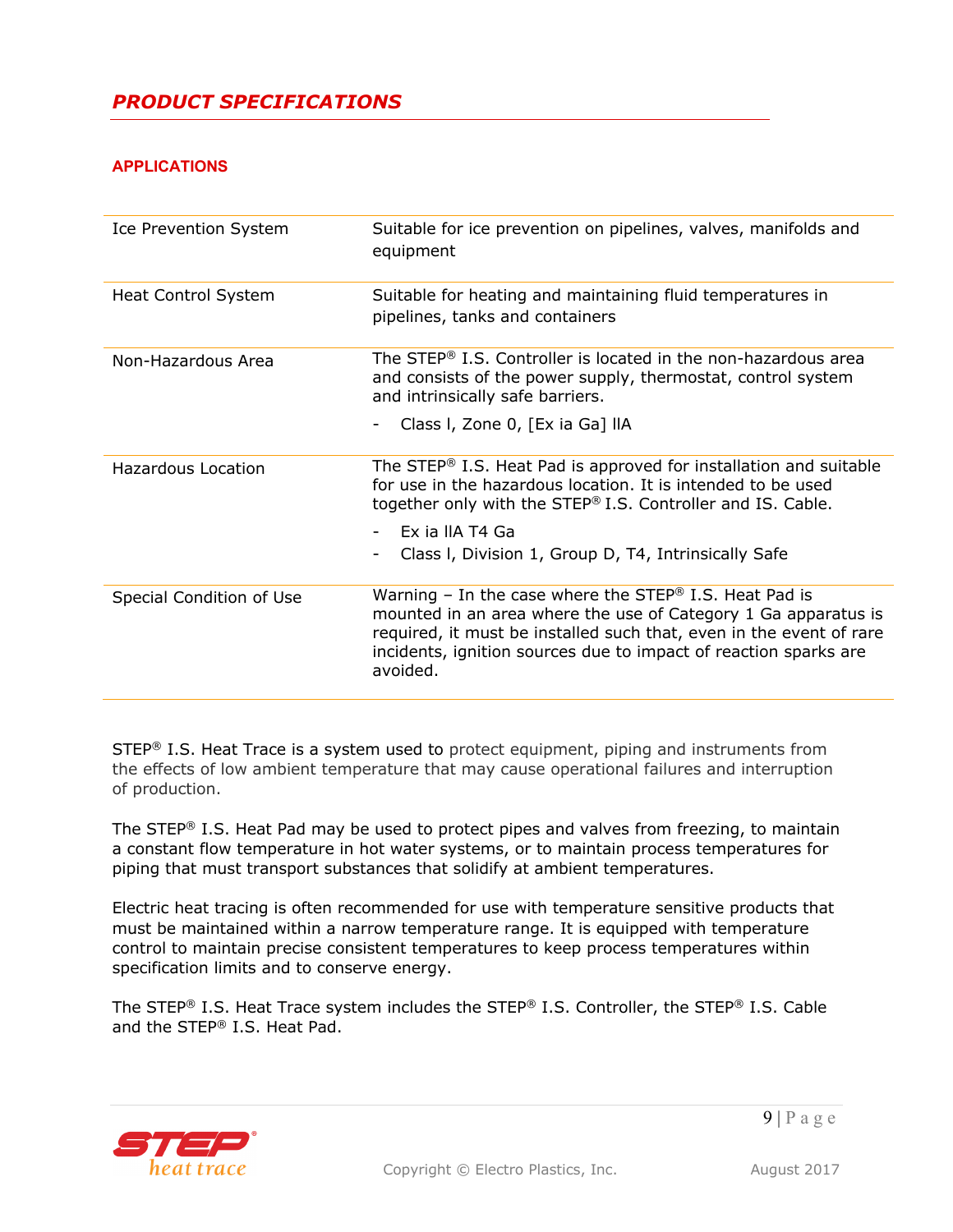#### **1. PLAN SYSTEM**

- Each system has to be calculated for its specific application.
- Get as much information as possible:
	- o Equipment to be heated
	- o Measurements, dimensions and volume
	- o Temperatures to be obtained or maintained
	- o Ambient temperatures outdoor and/or indoor
	- o Heat up time depending on temperature and/or flow
	- o If liquids are involved, fluid flow in gallons per hour
	- o Location and type of environment (hazardous, corrosive, etc.)
	- o Available power
- Locate the STEP® I.S. Controller in the non-hazardous area and calculate the distance to the equipment in the hazardous location, max. length is 45m (150ft).
- Have qualified personnel to check that there is the proper power to connect the STEP® I.S. Heat Trace system.
- Before handling the equipment and to avoid electrostatic charge build-up, the operator must be properly grounded by one of the following:
	- o Wearing a wrist strap connected to earth ground.
	- $\circ$  Wearing 2 heel grounders and have both feet on a static dissipative floor surface.
- Installation should conform to local codes, ordinances, and trade practices.
- The apparatus complies with Clause 6.3.13 of UL 60079-11:2014 and CSA C22.4 60079-11-2014.
- For guidance, read and follow manufacturer's instructions.

#### **2. INSTALL HEAT PAD**

- Heating pads should not be installed at temperatures below  $4^{\circ}C(40^{\circ}F)$ .
- Each STEP<sup>®</sup> I.S. Heat Pad is custom made for the application and come factory connected in a thermally sealed enclosure.
- The STEP<sup>®</sup> I.S. Heat Pad is wrapped along the pipe or around the valve or manifold.
- I.S. Heat Pad is installed in close contact with the equipment to be heated, with the flat side of the heater against the area that needs heating.
- On the opposite side, a socket assembly with male contacts is embedded in the bag and has to be accessible.
- STEP<sup>®</sup> I.S. Heat Pad is held in place with straps.

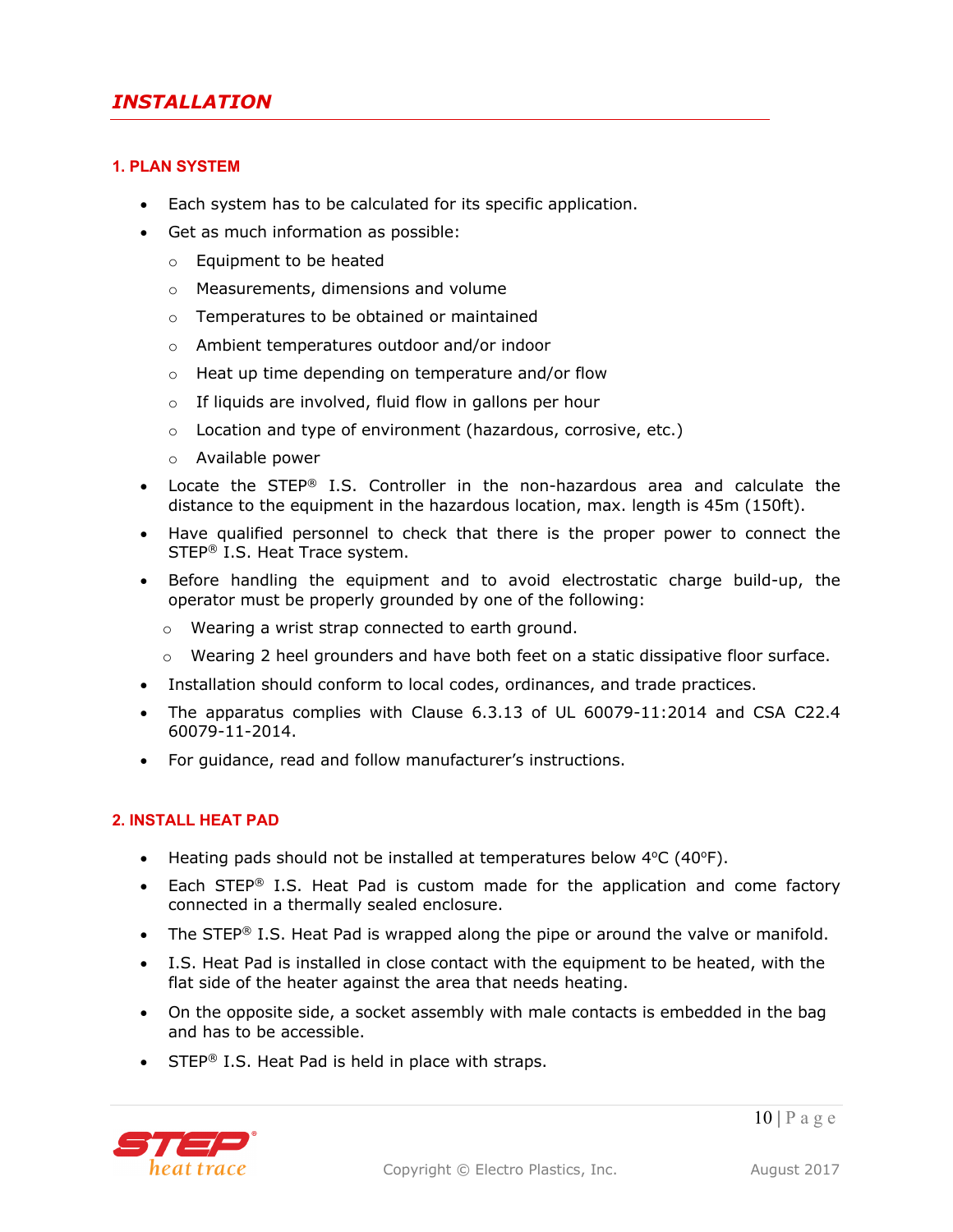## **3. CONNECT CABLE**

- The intrinsically safe STEP® I.S. Cable is identified on both cable entries with alternatively, a light blue ring label or blue cable.
- In one end, the STEP® I.S. Cable has a factory connected plug with female contacts which has to be secured to the socket on the I.S. Heat Pad with the lock nut.
- The other end of the STEP® I.S. Cable has three shielded pairs of wires, 16 AWG, which have to be connected to the terminals located in the bottom of the I.S. Controller. Fold the shields back over the cable insulation in such a way that the cable clamp provides bonding to the controller housing.
- The maximum length of the cable shall be 45m (150ft).
- Follow color code; gray is neutral:
	- $\circ$  Pair 1 white and white/gray
	- $\circ$  Pair 2 black and black/gray
	- $\circ$  Pair 3 red and red/gray
- After the connections are made, cover and seal the compartment with the terminals and barriers.
- Only qualified personnel knowledgeable of the system can access the sealed area.

#### **4. MOUNT CONTROLLER**

- STEP<sup>®</sup> I.S. Controller is for indoor use and shall be installed in the non-hazardous area.
- Wiring should be done in accordance with the local and national electrical code, NEC in US and CEC in Canada.
- The STEP® I.S. Controller comprises:
	- o Power rocker switch with 1A fuse and a heavy duty plug-in power cord
	- o Power supply: 120VAC-250VAC on the primary and 15.3VDC on the secondary
	- o Thermostat with software controlled temperature setting:  $0^{\circ}$ C +40 $^{\circ}$ C
	- o Control system with three channels
	- o Terminals and barriers in the sealed compartment
- The chassis of the STEP® I.S. Controller is secured with screws.
- Chassis dimensions are:
	- o Height 3.5" (8.89cm) x Wide 6'' (15,24cm) x Length 19" (48.26)
- For operation refer to thermostat settings.

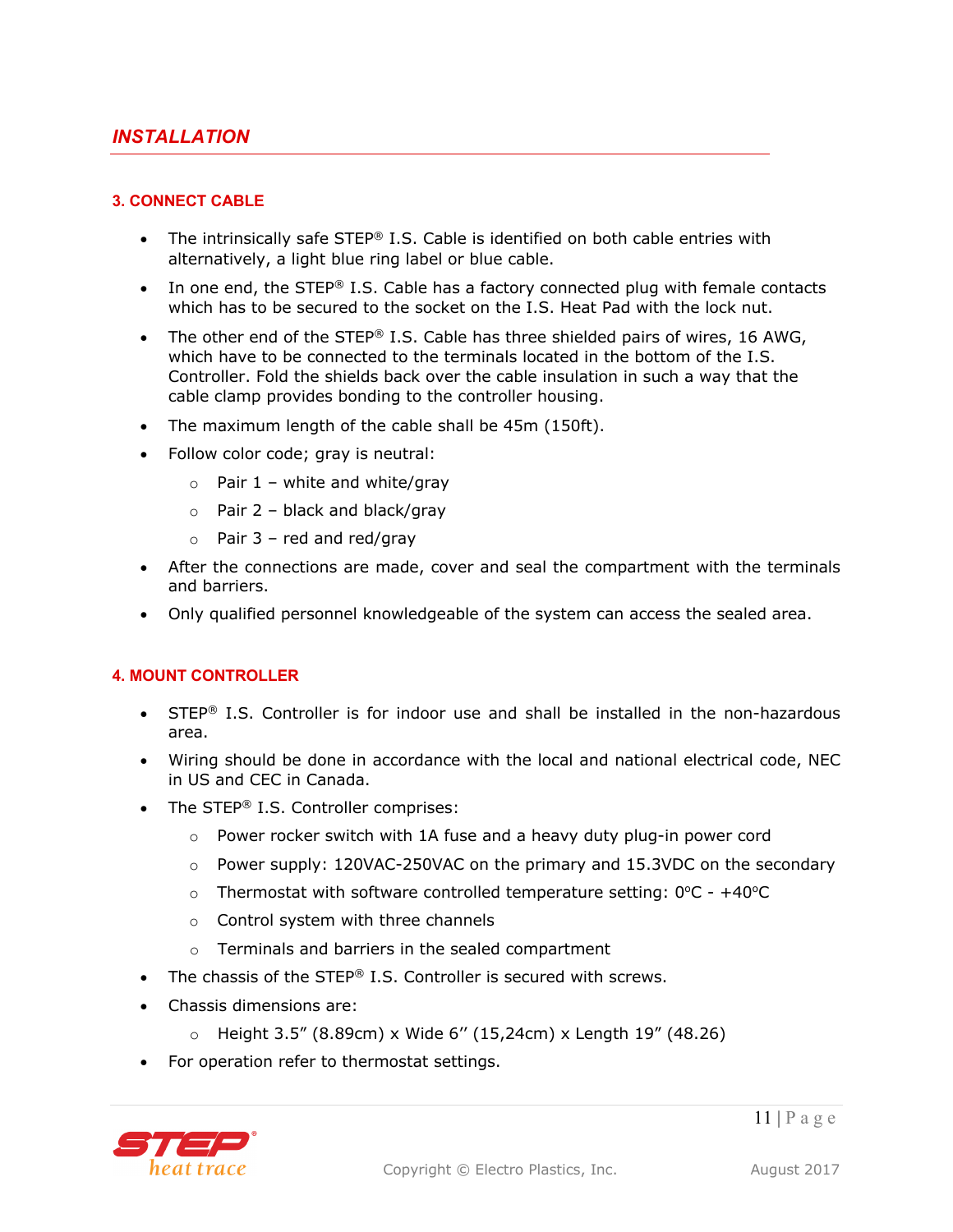#### **SETTINGS**

- Installation Settings:
	- $\circ$  For proper operation of the STEP® I.S. Heat Trace system, the controller must be told the length of the cable and the heat pad model being used.
	- $\circ$  To enter this mode, press both the UP and DN switches simultaneously.
	- $\circ$  At this point the first digit decimal point will begin to flash and the user must enter, in meters, the length of the cable connecting the heat pad to the controller.
	- $\circ$  Pressing the UP and DN switches a second time will cause the 2<sup>nd</sup> digit decimal point to flash and the user will now enter the width of the heat pad.
	- $\circ$  This should be noted on the STEP® I.S. Heat Pad label and is selectable between 5, 7, 15 and 23 cm.
	- $\circ$  A third pressing of the UP and DN switches will cause the unit to resume normal operation.
- Specifications:

| o Heat Pad temperature range:  | $0 - 40^{\circ}$ C |
|--------------------------------|--------------------|
| $\circ$ Set temperature range: | $4 - 37^{\circ}$ C |
| 。 Power:                       | 120VAC or 230V AC  |

- Normal Operation:
	- $\circ$  STEP<sup>®</sup> I.S. Controller display indicates the measured heat pad temperature during normal operation.
	- o The thermostat in the controller is calibrated at the factory.
	- $\circ$  Should the STEP® I.S. Cable length between the heat pad and the controller be altered, the thermostat shall be recalibrated.
- Changing the Set-Point:
	- $\circ$  The set-point is modified using the "UP" and "DN" switches located on the controller PCB.
	- o The first press of the switches will cause the display to flash the current set temperature.
	- $\circ$  Subsequent pressing of the switches will allow you to change the set temperature to the desired setting.
	- $\circ$  After a few seconds of inactivity, the digital display will stop flashing and will return to displaying the measured heat pad temperature.

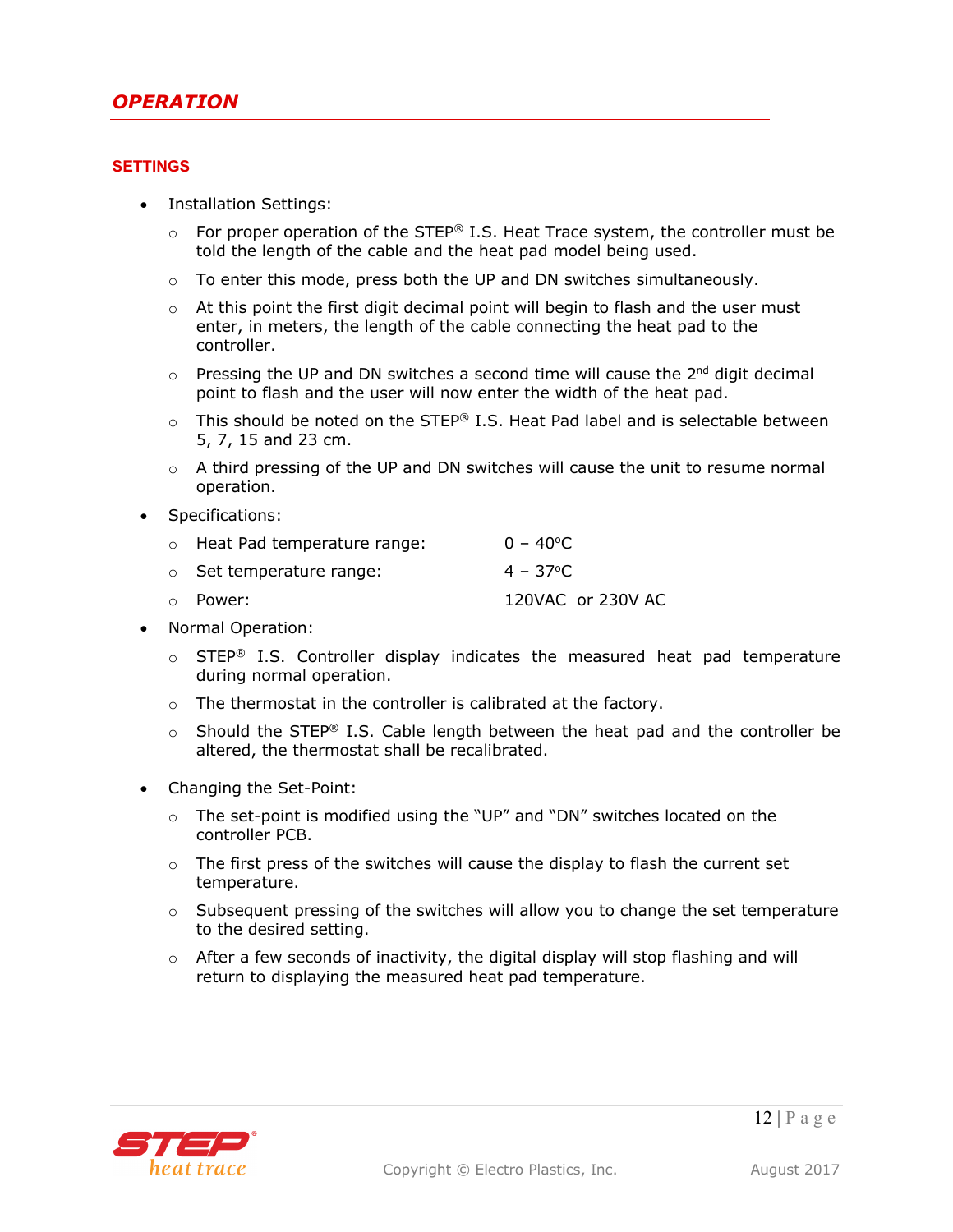## *MARKING*

#### **LABELS**

- STEP<sup>®</sup> I.S. Controller shall have:
	- o Model No., Tag No. and Serial No.
	- o Programed thermostat temperature setting
	- o Cable total length in meters
	- o Installer name and date installed
	- o Warnings and Ex ratings
- STEP<sup>®</sup> I.S. Heat Pad shall have:
	- o Model No., Tag No. and Serial No.
	- o Warnings and Ex ratings
- STEP<sup>®</sup> I.S. Cable shall have:
	- o On both extremities, alternatively blue ring labels or a blue cable may be used
	- o Cable total length from heat pad to controller

For each system a Warranty Registration form has to be completed and returned to the distributor or to the manufacturer.

| Code                | Channel       | Fault       | Code                | Channel        | <b>Fault</b> |
|---------------------|---------------|-------------|---------------------|----------------|--------------|
| E1:CH1              |               | Current low | <b>E7: CH1</b>      |                | Malfunction  |
| <b>E2: CH1</b>      |               | Voltage low | <b>E8: CH2</b>      | $\mathcal{P}$  | Malfunction  |
| E3: CH <sub>2</sub> | $\mathcal{P}$ | Current low | E9: CH3             | 3              | Malfunction  |
| E4: CH2             | 2             | Voltage low | EA: CH1             |                | Malfunction  |
| <b>E5: CH3</b>      | 3             | Current low | Eb: CH <sub>2</sub> | $\overline{2}$ | Malfunction  |
| E6: CH3             | 3             | Voltage low | EC: CH3<br>3        |                | Malfunction  |

#### **ERROR CODES**

- If the current is low, the element is not properly connected. If the voltage is low, the channel is overloaded. Check the connections.
- For a malfunction error, return the equipment to the manufacturer.

NOTE: Read and follow manufacturer's instructions. These installation guidelines are general in nature. Specific project information is provided by the distributor or dealer.

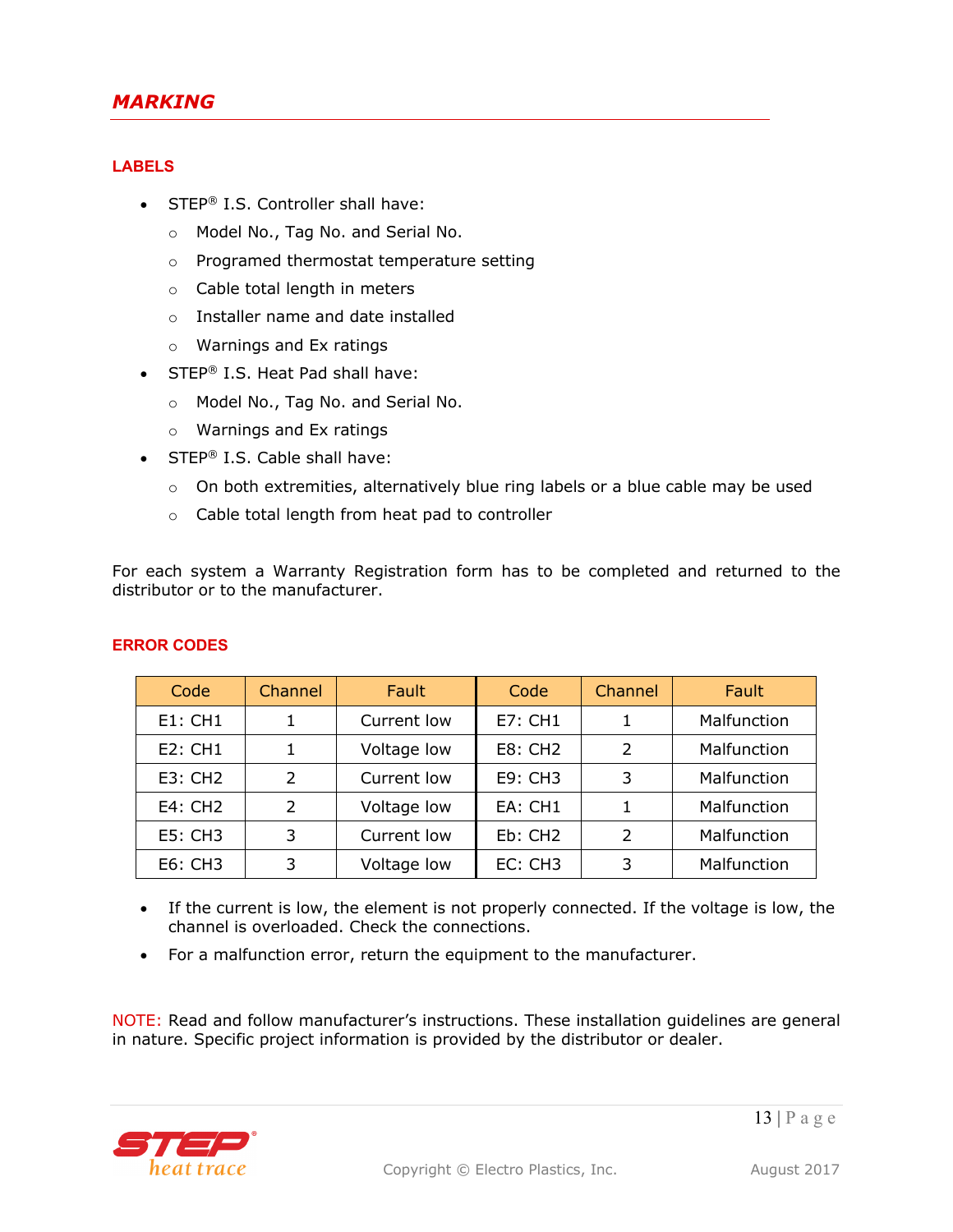#### **LIMITED WARRANTY**

Electro Plastics' limited warranty is valid from date of original purchase, as follows (not included in this warranty are OEM and specialty products):

- 3 years for the STEP® I.S. Heat Pad
- 3 years for the Interface Electronics in the STEP® I.S. Controller

Electro Plastics sole obligation under its warranty shall be, at its option, to either issue a credit for the purchase price, or repair or replace any article or part thereof, which is proved to be other than as warranted. For this warranty to be valid, a copy of the STEP® I.S. Labels shall be delivered to ELECTRO PLASTICS, INC., with a diagram indicating to which branch circuit the system is connected, the location of the controller and the heat pad, the length of the multi-cable, the voltage and amperage. Electro Plastics warrants the products to be free from defects in material or manufacturing and to perform under normal use. For the warranty to be valid, qualified personnel who are familiar with the construction and operation of the system must install the equipment and a certified electrician has to verify and measure the STEP® I.S. Heat Trace system at the time of the installation.

#### *Exclusions*

Electro Plastics shall not be responsible for any loss or damage that may arise due to:

- Non-compliance with installation and/or usage of the STEP® I.S. Heat Trace system as recommended. It shall be Buyer's and End User's duty to read and follow carefully the STEP® I.S. Heat Trace Installation Manual. Technical assistance services, e.g. design and calculations are to be used as GUIDELINES ONLY, as each application is specific to local conditions and construction.
- Dissatisfaction due to improper installation of the STEP® I.S. Heat Trace system. All heat pads and controllers shall be installed in conformance with the manufacturer's instructions and shall conform to all applicable trade practices, local codes and manufacturer's specifications.
- Usage of inadequate or non-specified materials with the STEP® I.S. Heat Trace system.
- Any and all defects, deficiencies or failures resulting from improper handling of the product; e.g., cuts made to the STEP® I.S. Heat Pad or to the wires, etc.
- Tampering with the STEP® I.S. Heat Trace system or products; e.g., removing, altering or overloading the circuit breakers, overcurrent protectors, etc.
- Installation of merchandise with obvious visible defects.

#### *How to claim this warranty*

In order to obtain warranty service, Buyer shall return the unit to the dealer from whom the unit was originally purchased, with a dated sales receipt. The dealer will forward the unit to Electro Plastics. Upon receipt of the defective unit, paperwork and explanation of application, Electro Plastics will inspect and test the unit in order to determine the reason for the alleged failure. If it is determined that the unit was properly installed and failed during normal use, as a result of a manufacturing defect, Electro Plastic will repair or replace the unit, or issue a credit or refund of the purchase price, at its sole discretion. The warranty period for any replacement unit will fulfill the warranty of the original unit and will not be extended.

#### *Limitations*

Under no circumstances will Electro Plastics be liable for labor or other charges related to the installation and use of the STEP® I.S. Heat Trace system or products. This warranty does not cover labor or removal or reinstallation of the product and is void on any product installed improperly, or in an improper environment, overloaded, misused, abused or altered in any manner. THE WARRANTIES STATED HEREIN ARE EXCLUSIVE OF ALL OTHER WARRANTIES, WRITTEN OR ORAL, STATUTORY EXPRESS OR IMPLIED, INCLUDING ANY WARRANTIES OF MERCHANTABILITY AND FITNESS FOR A PARTICULAR PURPOSE, NONE OF WHICH SHALL APPLY TO THE SALE OF THE COMPANY'S PRODUCTS HEREUNDER. THIS WARRANTY ALSO EXCLUDES INCIDENTAL OR CONSEQUENTIAL DAMAGES FOR BREACH OF ANY WARRANTY ON THE PRODUCTS. Products which are replaced by Electro Plastics in accordance with the foregoing shall become the property of Electro Plastics and shall be returned to it by the purchaser f.o.b. point of shipment. The maximum liability of this warranty is limited to the replacement or repair or purchase price of the defective unit. If a unit is returned and found that no defect exists, or that the user misused the unit, Electro Plastics will inform the user. If the user chooses to have the unit repaired (if possible), labor and shipping charges will apply.

#### *Limitation of Liability*

ELECTRO PLASTICS SHALL NOT BE LIABLE FOR ANY LOSS, CLAIM, EXPENSE OR DAMAGE CAUSED BY, CONTRIBUTED TO OR ARISING OUT OF THE ACTS OR OMISSIONS OF BUYER OR THIRD PARTIES, WHETHER NEGLIGENT OR OTHERWISE, IN NO EVENT SHALL ELECTRO PLASTICS' LIABILITY FOR ANY CAUSE OF ACTION WHATSOEVER EXCEED THE COST OF THE PRODUCT GIVING RISE TO THE CLAIM, WHETHER BASED IN CONTRACT, WARRANTY, INDEMNITY OR TORT (INCLUDING NEGLIGENCE AND STRICT LIABILITY) OR OTHERWISE. IN NO EVENT SHALL ELECTRO PLASTICS BE LIABLE OR ANY SPECIAL, INCIDENTAL, CONSEQUENTIAL OR OTHER SUCH INDIRECT DAMAGES (INCLUDING, WITH-OUT LIMITATION, LOSS OF REVENUES, PROFITS OR OPPORTUNITIES), WHETHER ARISING OUT OF OR AS A RESULT OF BREACH OF CONTRACT, WARRANTY, TORT (INCLUDING NEGLIGENCE), STRICT LIABILITY OR OTHERWISE.

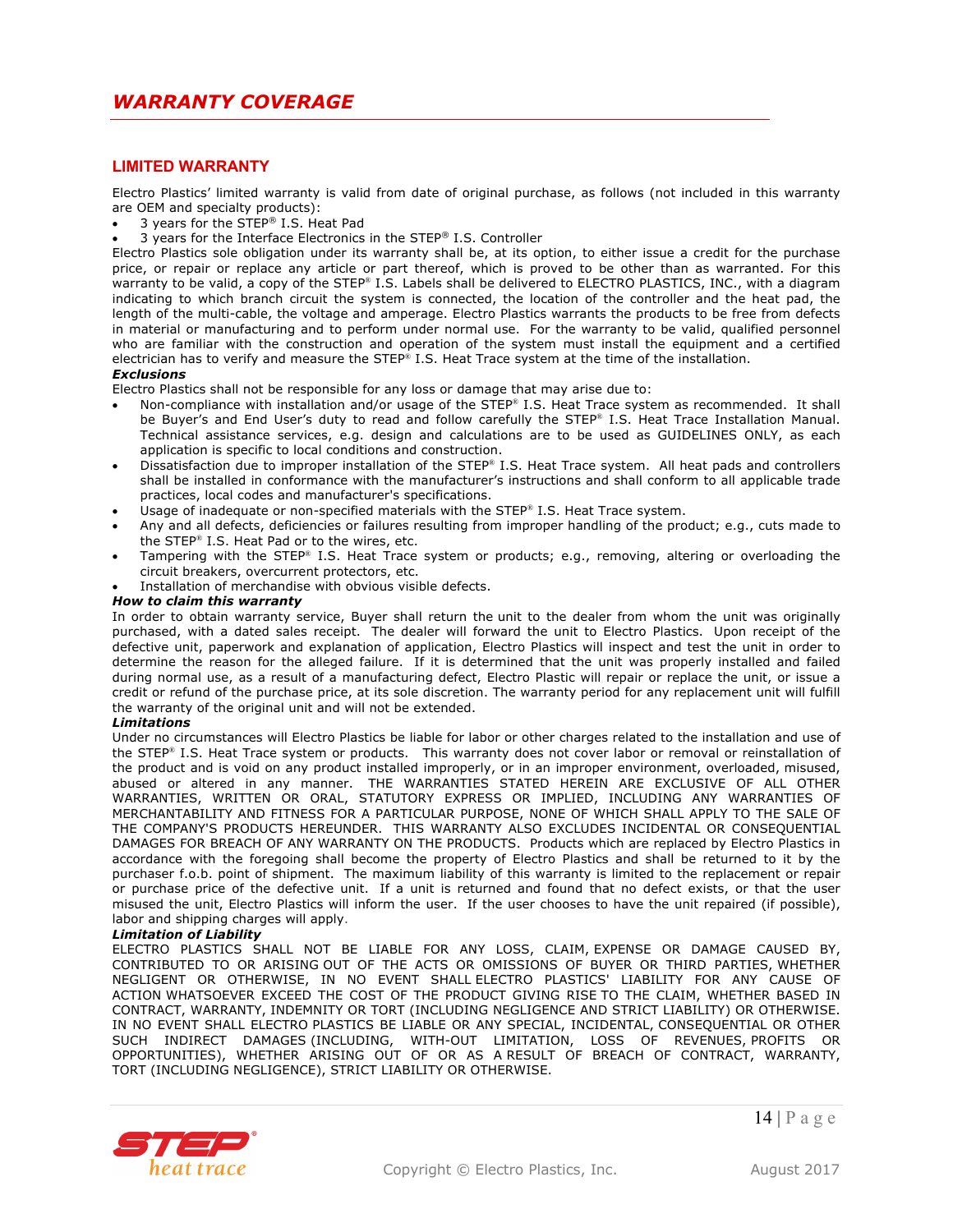# *WARRANTY REGISTRATION*

| <b>REFERENCE:</b>                    | Invoice No. _____________________            |                                                                                         | Tag No. ______________________                                                              |  |  |
|--------------------------------------|----------------------------------------------|-----------------------------------------------------------------------------------------|---------------------------------------------------------------------------------------------|--|--|
| <b>CUSTOMER INFORMATION:</b>         |                                              |                                                                                         |                                                                                             |  |  |
|                                      |                                              |                                                                                         |                                                                                             |  |  |
| <b>PURCHASED FROM:</b>               |                                              |                                                                                         |                                                                                             |  |  |
|                                      |                                              |                                                                                         |                                                                                             |  |  |
|                                      |                                              |                                                                                         | $\Box$ Heat Control                                                                         |  |  |
|                                      | Location Installed: ________________________ | $\Box$ Pipeline<br>$\Box$ Valve<br>Equipment                                            | $\vert$ Tank<br>Vessel<br>$\Box$ Other                                                      |  |  |
|                                      |                                              |                                                                                         |                                                                                             |  |  |
|                                      |                                              |                                                                                         |                                                                                             |  |  |
| $\Box$ IS 5-1-8                      | $\Box$ IS 5-2-16                             |                                                                                         | $\Box$ IS 5-3-24                                                                            |  |  |
| $\Box$ IS 7-1-8                      | $\Box$ IS 7-2-16                             |                                                                                         | $\Box$ IS 7-3-24                                                                            |  |  |
| $\Box$ IS 15-1-8                     | $\Box$ IS 15-2-16                            |                                                                                         | $\Box$ IS 15-3-24                                                                           |  |  |
| $\Box$ IS 23-1-8                     | $\Box$ IS 23-2-16                            |                                                                                         | $\Box$ IS 23-3-24                                                                           |  |  |
|                                      |                                              |                                                                                         |                                                                                             |  |  |
|                                      |                                              | STEP <sup>®</sup> I.S. Cable total length from pad to controller: _______________meters |                                                                                             |  |  |
|                                      |                                              |                                                                                         |                                                                                             |  |  |
| system distribution as installed to: |                                              |                                                                                         | To activate warranty complete and return this warranty registration card signed showing the |  |  |
|                                      |                                              | Electro Plastics, Inc., 11147 Dorsett Road, St. Louis, MO 63043, U.S.A.                 |                                                                                             |  |  |
|                                      |                                              |                                                                                         |                                                                                             |  |  |
|                                      |                                              |                                                                                         |                                                                                             |  |  |
|                                      |                                              |                                                                                         | $15   P \text{ a } g \text{ e}$                                                             |  |  |